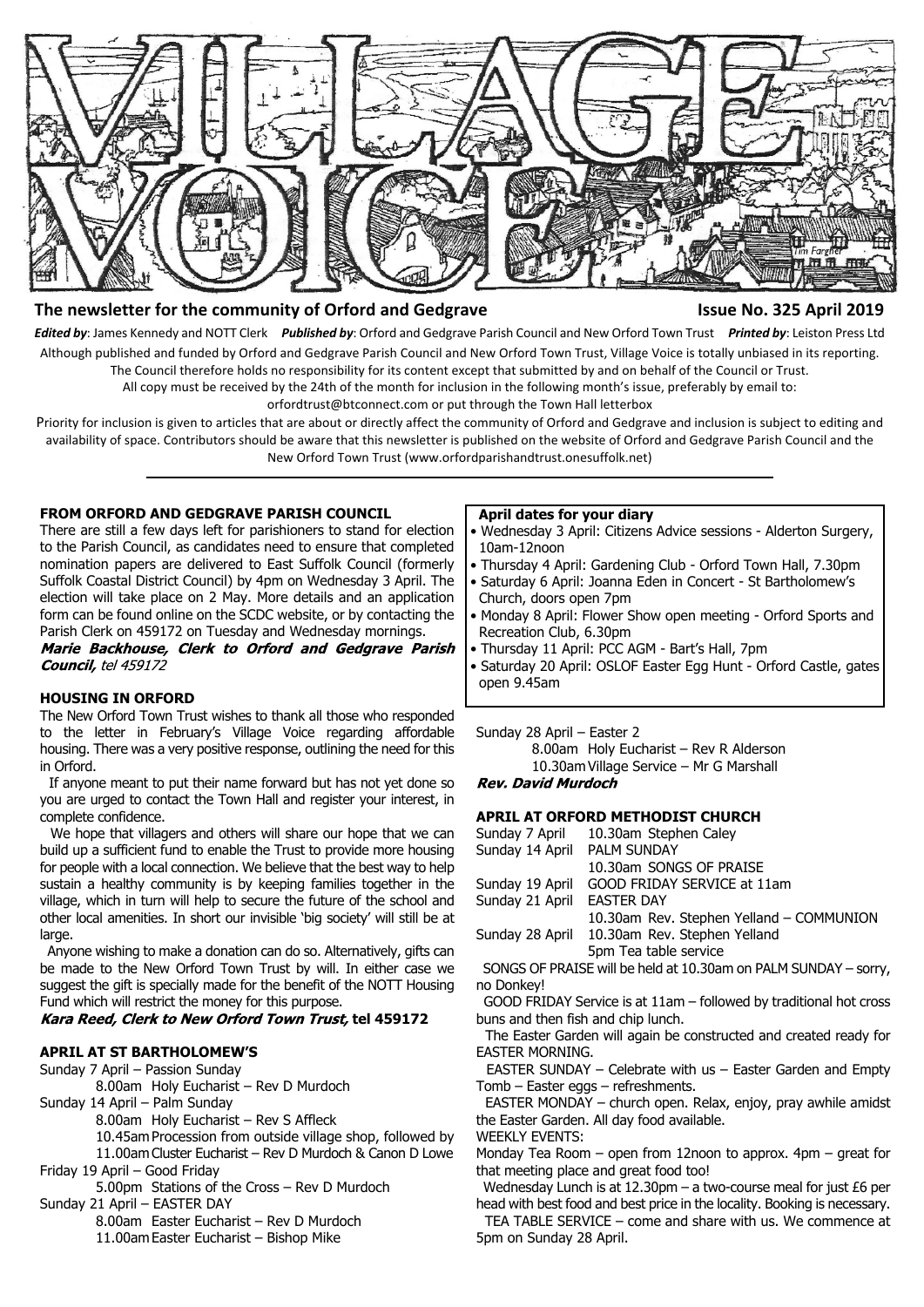The first café worship for 2019 was a great time of fellowship – enjoying homemade refreshments – plenty of coffee and tea and with 'an invitation to write your name on the canvas'. And there was another opportunity to sing some favourite mission praise songs which included a delicious cream tea. Shove Tuesday and as many pancakes one could eat with a steaming bowl of homemade soup beforehand. Thank you to the donor of all the foods and prizes! We had a lovely lunch time together with much chatter and reminiscing. Thanks to Karen, Liovet and Pam who staffed the kitchen.

 'Come and Dine the Master said' was the theme of a recent locally arranged service – and there was chocolate birthday cake too. **Stephen Caley** 

# **ORFORD SPORTS AND RECREATION CLUB**

April sees the return of BIKE MEET NIGHT which is happening on Thursday 11 April from 6pm, burger and chips plus bar available. Come along for a chat and meet up (remember bike not essential). If you cannot make the April meet, remember they will be held on the second Thursday of the month until September, the next being Thursday 9 May.

 The club is open for club nights every Monday and Friday evening from 8.30pm, with the exception of Friday 5 April, when the club will be closed. Bingo night is Friday 26 April from 8pm. So why not come along and give the club a look.

Mark Smy, OSRC Secretary, tel 450358

## **ORFORD SCHOOL EASTER EGG HUNT 2019**

Orford Primary School are holding their SPEGGTACULAR Easter Egg Hunt at Orford Castle again this year on Saturday 20 April. Gates open at 9.45am for a prompt 10.30am start. There will be stalls including Chocbola, Raffle, Guess the name of the Bunny and a Refreshments stall. Entrance fee is £3 per child with all proceeds going to Orford Primary School.

 If you are able to donate sweets or chocolate eggs for the hunt then you will find a donation box from 6 April at the newspaper kiosk (thank you Linda!) and you can also drop off donations during school hours into the School reception area. We would also welcome any cakes, buns or biscuits to sell on the refreshments stall on the day, if you need these collecting on Friday 19 April you can always ring Sarah Felton 01394 450409 or drop them off in the morning from 8.30am at the Castle. Thank you for your continued support - we couldn't do it without our wonderful community!

# **OSLOF (Orford School League of Friends)**

#### **BISHOP AND ARCHDEACON AT ST BARTHOLOMEW'S**

Everyone will be welcome at the PCC AGM (Parochial Church Council AGM) on Thursday 11 April at 7pm. It will be held in Bart's Hall in Broad Street, where there will be a free glass of wine or juice beforehand from 6.30pm to meet PCC members. Everyone is permitted to speak, though only those on the Electoral Register are entitled to vote.

 The Easter Sunday Service at St Bartholomew's (21 April at 11.00am) will be extra special this year, because Bishop Mike (Mike Harrison, Bishop of Dunwich) will be presiding and dedicating the newly installed Collins organ. There will be an informal reception afterwards and we hope for a large attendance, especially from those who do not often come to church.

 You will be similarly welcome at Archdeacon Ian's Visitation which this year is being held in St. Bartholomew's at 7.30pm on Thursday 19th May. This is the occasion when all the churchwardens in Woodbridge Deanery will be sworn in for the year ahead.

#### Jacki Maslin

#### **ORFORD, SUDBOURNE AND GEDGRAVE FLOWER SHOW**

There is an open meeting of the Flower Show on Monday 8 April at 6.30pm in the Sports and Recreation Club at the Recreation Ground.

## Not the 100th Flower Show

The Flower Show Committee has been looking into the origins of the show and research has found evidence of some form of show recorded as far back as the 1500s and 1870s. Although we don't know much about these earlier times, we do know that around 1919 the show was nearer to what we know today. So, this year – 2019 – the Orford, Sudbourne and Gedgrave Flower Show will be celebrating its longevity. As part of these celebrations we have put together some special prize classes all taken from past schedules with a special prize of £100. The person with the highest number of points in the 10 classes wins the £100:

- 178 3 eggs 179 6 spring onions
- 180 3 turnips
- 181 12 desert plums
- 182 2 loaves of soda bread
- 183 3 brandy snaps
- 
- 184 button hole or corsage<br>185 6 pansies
- 185 6 pansies<br>186 2 cauliflov 2 cauliflower heads
- 187 heaviest potato

 We will also be displaying the memorabilia from the museum at the show this year. If anyone has photos of past flower shows please contact Sue Snowdon at Orford General Stores. **Mike Redmond** 

# **ORFORD & DISTRICT GARDENING CLUB**:

**Next open event:** Talk topic: Shade Loving Plants Speaker: Melanie Collins owner of Mickfield Hostas Venue: Orford Town Hall Back Room

Date and time: Thursday 4 April 2019, 7.30pm

Melanie is a very enthusiastic and inspirational speaker on shade loving plants and owner of the National Collection of Hostas. She has also won RHS Gold Medals for her plants and is a member of Plant Heritage. She will speak to us about what plants will do well and thrive in which type of growing conditions and sites in our gardens and which companions they like to complement them. She will also talk to us about the amount of space shade-loving plants like to have around them. She will bring plants to illustrate her talk and for us to buy. She also has a very comprehensive website should we wish to purchase later. Do join us...

First Competition: Photo of winter in my garden

NEW in 2019 Prize of 2 complimentary tickets for the 2020 July Coach Trip

## **Climbers, Creepers and Crawlers**

Michael Warren shared his knowledge of all types of plants which creep, climb or crawl and gave us much inspiration with which to cover our gardens and structures. He also gave us some tips on photographing gardens which we will all be putting into practice. **What's next in our 2019 Programme**

# **•** Wednesday 10 April, afternoon visit to Wyken Hall Gardens, car sharing trip. It includes a talk by the Head Gardener and

- tea and scones (Members only).  **•** 2 May, Successfully growing Sweet Peas and Sweet Pea plants
- for sale John Henson long-standing specialist in Sweet Peas.  **•** Thursday afternoon, 6 June, Members' Garden Party in a
- delightful and much-admired garden in Orford.

 **•** Wednesday 10 July, day-long coach trip to RHS Hyde Hall. IMPORTANT DIARY DATE: Bob Flowerdew 'No Work Gardening', Saturday afternoon, 9 November EVERYONE WELCOME!

Hoping to see you soon….

#### Polly Sharkey, Chair,

01394 450959 creativefutures98@btinternet.com

#### **ORFORD MUSEUM NEWS**

Would anyone have a use for a CanoniR3300 photocopier which is now surplus to requirements in the Orford Museum office at Unit 3, Potkins Lane? It is far from new and only does black and white copying but is in good working order and we are giving it away. The only stipulation is that whoever takes it would have to transport it.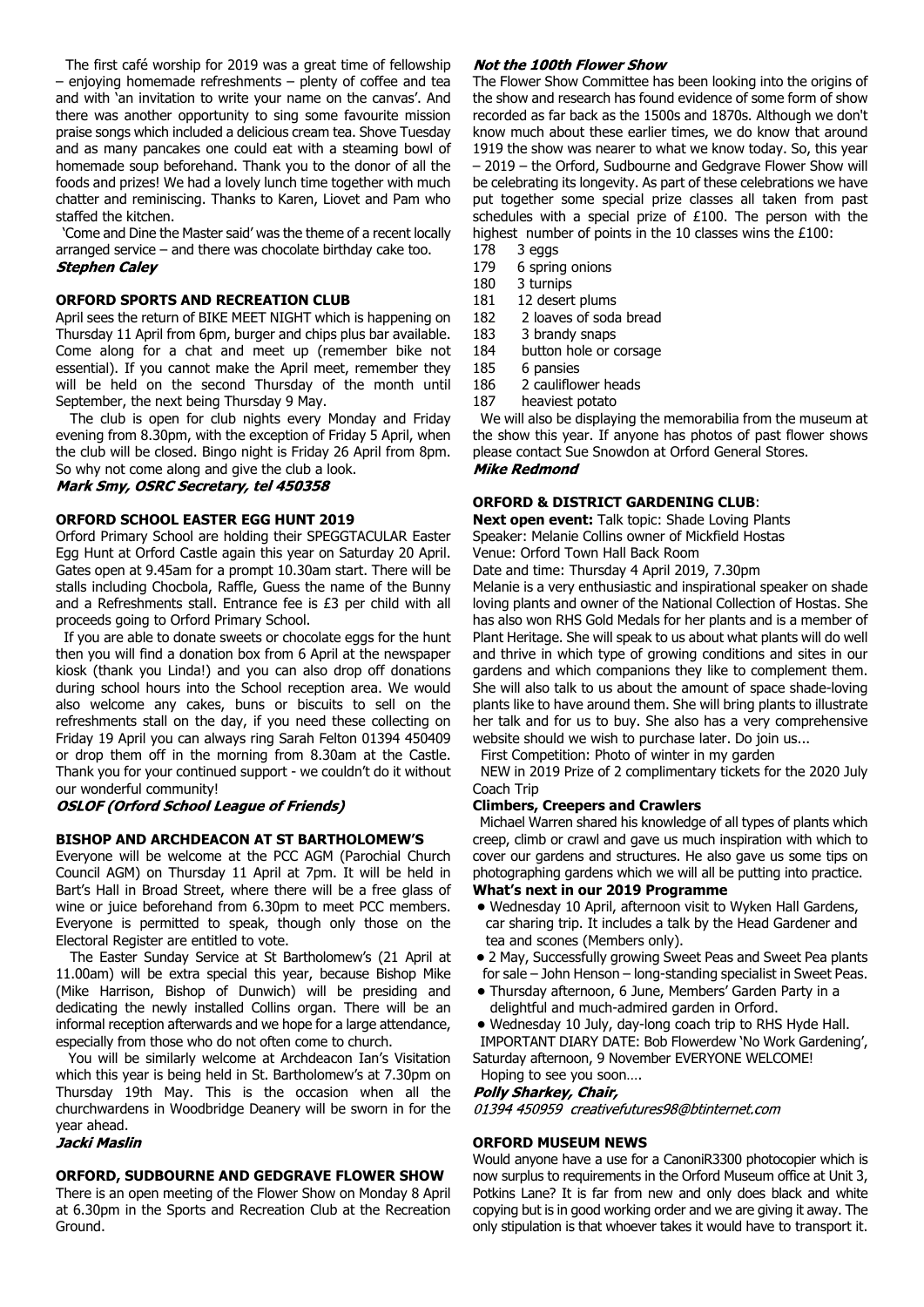If you are interested or know of anyone who might be, please get in touch with Elizabeth Spinney, contact details below.

 We are also looking for someone with secretarial/computer skills to help us in the office for a few hours a week so if you are interested in earning a little money helping us sort our extensive and fascinating archive, contact details below.<br>**Elizabeth Spinney, Chairman Or.** 

Elizabeth Chairman **Orford Museum** a.spinney43@btinternet.com 01394 450622

## **ORFORD TENNIS COURTS 2019**

Just a note to say that I am delighted to announce that bookings can now be made in the Orford Craft Centre. They are open from 10am–4.30pm every day except Monday. (In the summer months, this may change to include Monday.) You can also book the courts by phone on 01394 450678 when the Centre is open. Those without season tickets can play and pay £1 per hour for children and £2 for adults. They will lend you a key which must be returned when you finish playing. I am very grateful to Ian and Suzanne Ballantine for agreeing to take this on. Diana Grayburn

# **ORFORD SAILING CLUB**

Will be offering 'taster' sailing sessions which are open to everyone. No experience is required, however, children must be at least 8 years old and everyone must be able to swim and feel confident in the water. These sessions are aimed at local families to create an opportunity to experience sailing on the river, and meet other people who like sailing, without any further commitments. We charge £5 per session.

### DATES

| WEDNESDAY: 5.30-6.30pm | SUNDAYS: 10.30am-12noon |
|------------------------|-------------------------|
| 5 June                 | 23 June                 |
| 12 June                | 30 June                 |
| 19 June                | 7 July                  |
| 26 June                |                         |

3 July

Should you be interested please contact Sheena Barrow, email sheenambarrow@btinternet.com, 01394 450737

# **Sheena Barrow**

# **ORFORD ORGAN PROJECT: ORFORD ORGAN FESTIVAL 10-12 May 2019, Orford Church**

Orford's first Organ Festival celebrates the inauguration of 'Anna Magdalena' – our Bach-inspired name for the new Peter Collins organ which is under construction in the church. The Festival begins with an Inaugural Recital by the project consultant, Paul Hale: the organist emeritus of Southwell Minster will introduce the organ and will perform music by Leighton, Scheidt, Bruhns, Buxtehude, Bédard, Britten, Franck and Karg-Elert (Friday 10 May, 7.30pm).

 In a free Family Concert narrated by BBC Radio 3's Catriona Young, William Saunders of RHS Holbrook will perform Iain Farrington's Animal Parade, with the participation of children from Orford School (Saturday 11 May, 1pm). Munich-based organ virtuoso Bernhard Haas will give an International Recital of music by Buxtehude, Scheidemann, Mendelssohn, Reger, Kurtág and Bach (Saturday 11 May, 8pm). And the Festival concludes with a Choral and Orchestral Concert featuring the Prometheus Orchestra conducted by Edmond Fivet: Orford Church Choir will perform Handel's Zadok the Priest; Jonathan Rutherford is the soloist in Handel's Organ Concerto 'The Cuckoo and the Nightingale', and Catherine Ennis, past president of the Royal College of Organists, performs music by Maurice Duruflé and Poulenc's Organ Concerto (Sunday 12 May, 4pm). Tickets £8-£15. Book online at snapemaltings.co.uk, or in person during business hours at Orford Craft Centre. For more details about the organ, and how to donate to our fundraising campaign, visit www.orfordorganproject.com **Graeme Kay**

# **ORFORD ORGAN PROJECT: Welcome the WOOFYT**

What's in a name, especially when the name is 'WOOFYT'? The word has nothing to do with dog noises  $-$  it means 'Wooden One-octave Organ for Young Technologists'. It's an inspired and original project bridging the gap between the arts and sciences, teaching about the different components of an organ and some of the basic science behind the 'king of instruments' in a completely hands-on way. The WOOFYT has been seen all over the country and is coming to Orford Church on Friday 3 May as part of the community programme for our new organ. Workshops for children from Orford School and Woodbridge are being held during the day, but there will also be a special workshop for adults – participants and spectators – at 6pm that day. You can find out more about the WOOFYT here  $-$  www.woofyt.org  $-$  but just turn up and join the fun.

#### **Graeme Kav**

# **THE PENINSULA PRACTICE APRIL NEWSLETTER**

SAVE TIME: Did you know that once you have registered for ONLINE access to The Peninsula Practice website you will be able to book appointments, order repeat prescriptions, and view your medical record including information about your medications, allergies, vaccinations, diagnoses and test results. Plus you can also seek online advice from your GP with our newly launched eConsult service.

 The Peninsula Practice website also has a wealth of information about the practice and links to local services and support groups. www.thepeninsulapractice.co.uk

GP & STAFF MEETING CLOSURE DATES

The surgery will close on Thursday 4 April at 13.00 for training, and will be closed on Wednesday 17 April at 13.00 for Staff Meeting.

# **CITIZENS ADVICE**

Advice sessions will be taking place at Alderton Surgery on Wednesday 3 April and Wednesday 1 May, 10am–12noon. Please speak to the reception for an appointment or just drop in on the day and speak to an advisor.

## **APRIL AT THE KING'S HEAD**

Over a quarter of the way into 2019 and it only seems like yesterday that we were wishing everyone a Happy New Year. We sincerely hope that it has been so far. It also means that we make that transition from our Winter Opening Hours to the Summer ones. This comes in to effect from Monday 8 April.

|              | Open           | Food           |
|--------------|----------------|----------------|
| Mon to Thurs | 12.00 to 15.00 | 12.00 to 14.30 |
|              | 17.30 to 23.00 | 18.00 to 21.00 |
| Fri and Sat  | 12.00 to 23.30 | - as above -   |
| Sun          | 12.00 to 22.30 | 12.00 to 15.00 |

 Work has started on the area in front of Orford Craft Centre to landscape it and get it ready for the coming year. Whilst we are already a little on the drag, it is hoped that we can catch up and have it ready for the Easter weekend. Ever the optimist or glutton for punishment. The aim is to give a nice seating area for you all to relax, and have a drink or a bite to eat.

 At the end of the car park Suzanne is busy planting out the allotment area, using the no dig method, as recommended by Nina and Steven from Hay Hay. Chef Dan is already looking forward to harvesting and using some of the products in the kitchen.

 March saw a first for Suzanne and Ian – lunch at Orford School cooked by the budding chefs under the excellent supervision of Mrs Phillips. It was a treat to be shown around the school, fed and hosted by these charming young boys and girls. A really enjoyable treat for us – thank you.

 Also during March, we were delighted to have the staff of the Royal Academy of Dramatic Arts staying with us and busy filming at Orfordness Lighthouse, Cobra Mist and around the village. These works go towards the final year exams for the students and we wish them the best of luck with this and their future careers.

 In the pub we hosted the talented Silbury Hill, who gave us a good night of 'Prog Folk' which was a real blend of their own music, traditional folk music, covers from the 60s and 70s and general good fun. We hope that you enjoyed it. Staying on the